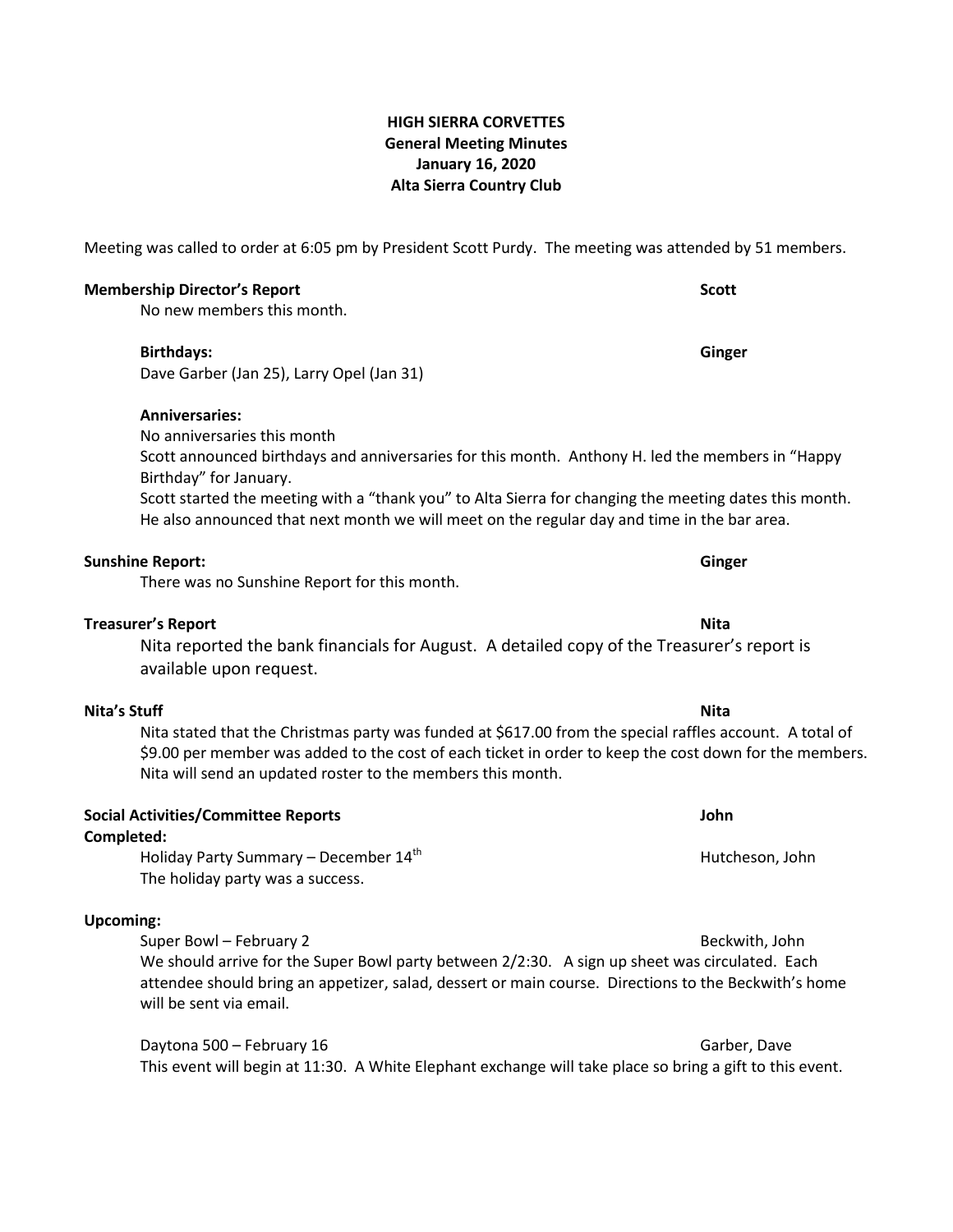Folsom Fish Hatchery Steudel, Jerry Steudel, Jerry Steudel, Jerry This will take place either the last week in February (possibly February 27) or first week in March. There will be a private tour for this one-day event. It will take place on either a Wednesday or Thursday beginning at 9:30/10. More to follow. Dash n Dine – Peg's Glorified Ham and Eggs – (TBD) Halby, Anthony Halby, Anthony This event will take place on a Saturday or Sunday or it may combine with the Folsom Fish Hatchery noted above. More to follow. Grand Island Mansion at the Delta – April 26 Franklin, David This event will take place either March or April. It is open only during the weekends. A brunch will be served. The cost will be \$51.04 per person. A flyer was emailed to all members. Women's Social – April 12 **Emmons, Mary Jayne** Emmons, Mary Jayne Mary Jayne offered to host this event. She will provide additional information next month. The Men's luncheon will take place on the same day. Beale Air Force Base – (TBD) Reifel, Gary This event will take place either May 9 or May 10. The Thunderbirds will be there along with an F35 demonstration. More to follow. Movie Night at the Franklin's – May 30 **Franklin**, David The movie will be outside at the Franklin's home beginning at late afternoon. Bring folding chairs and beverage. Popcorn will be provided. More to follow. Rieff's Garage – (TBD) Garber, Dave Garber, Dave Garber, Dave Garber, Dave Garber, Dave Garber, Dave Garber, D This will be a one day drive to Woodland for the tour and lunch to follow. A tour to the Tractor Museum will also be included. More to follow. Amador County – September 19 – 20 Kelly, Connie This will be an overnight trip. It is a 2-hour drive to the Best Western in Jackson. Interested members will experience the Volcano Theater at \$16.00 per ticket. Half of the cost for the theater is due by March 1. The next day, members will go wine tasting or to the casino. Jay will also check out availability at the "Castle" for a tour. If interested, contact the Best Western at 209-223-0211 and make reservations. Be sure to say you are with the Corvette Club. Holiday Party 2020 – Tentative Date – December 12 Purdy, Scott We will need volunteers for this year's Holiday Party. This is a good time to think about it. **Racing Committee Report Gary** *If you are interested in learning about the different racing groups and their schedules, check these websites out:* **Check the WSCC site for this year's racing schedule: www.wscc.ws Check on Hooked on Driving for their schedule: [www.hookedondriving.com](http://www.hookedondriving.com/) Check No. Calif. Racing Club: [www.ncracing.org](http://www.ncracing.org/)**

On April 30, Hooked on Corvettes will take place at Thunderhill Raceway. The cost is \$400.00 to drive all day on the track. The WSCC calendar for this and other events is not out yet. It costs \$50.00 for a membership.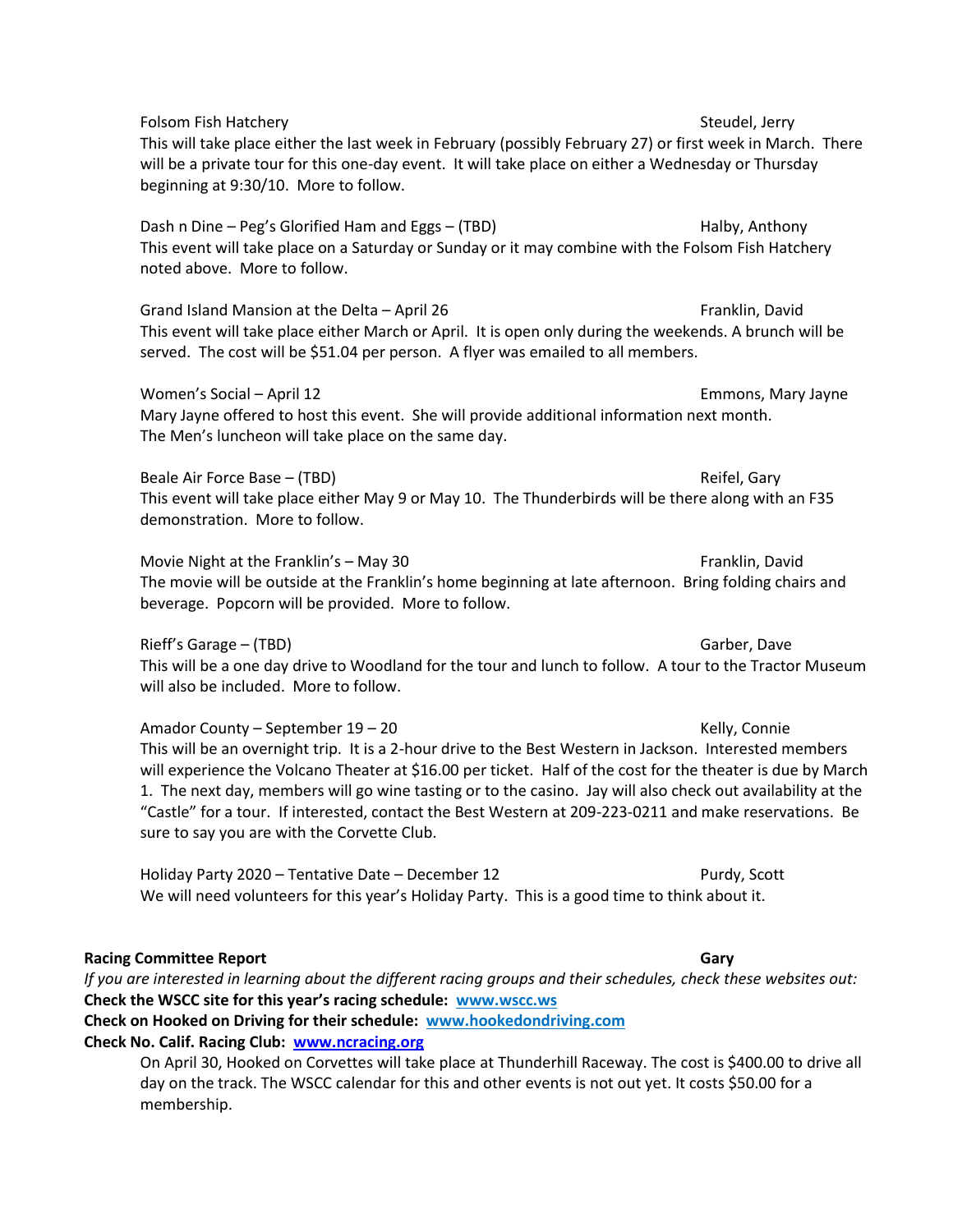| We need an Events Committee (4-5 members) with a chair person to coordinate events. John will help<br>coordinate. Contact John if interested. Charlene H. volunteered to be an old timer who will help the<br>new timers within the committee.                                                                                                                                                                                                                                                      |                       |
|-----------------------------------------------------------------------------------------------------------------------------------------------------------------------------------------------------------------------------------------------------------------------------------------------------------------------------------------------------------------------------------------------------------------------------------------------------------------------------------------------------|-----------------------|
| <b>HSCC Website</b><br>Visit the website. It goes back to 2007. Jay sent a link to all members in order to view this website.                                                                                                                                                                                                                                                                                                                                                                       | Jacobsen, Jay         |
| Interested Board members for 2020/2021<br>It is time to think about new, upcoming Board Members. The Secretary position will be open.                                                                                                                                                                                                                                                                                                                                                               | Hutcheson, John/Scott |
| Committees<br>Scott announced we need an event "oversee" committee that would assist other committees in charge<br>of various events such as the Holiday Party and the Annual Celebration. This needs to be done soon to<br>start working on the 2020 events.                                                                                                                                                                                                                                       | Hutcheson, John       |
| Annual Picnic to Annual Celebration<br>The annual picnic was discussed. This term, Annual Picnic, can be called anything. We are not confined<br>to just a picnic. The club sets aside \$300 to \$350 for this event.<br>Nita also suggested that it should be a rule that all members wear name tags to the meetings. Scott<br>suggested that members receive a raffle ticket if they wear name tags. Nita stated we would need<br>different color tickets for this. More to follow on this topic. | Jacobsen, Nita        |
| <b>Group Email List</b><br>Chris M. announced that the group list that she has used in the past 2 years was corrupted. A new list<br>was created. Contact her after two weeks if members do not receive the Minutes for January.                                                                                                                                                                                                                                                                    | Megenity, Chris       |
| Nevada County Law Enforcement and Fire Protection Council<br>Anthony is selling tickets at \$20.00 per ticket for a raffle. The winner will go on an 8-day/7-night trip to<br>the Royal Lahaina in Maui. Make your check out to NCLFC. The drawing will be held at Kane's. You do<br>not need to be present to win.                                                                                                                                                                                 | Halby, Anthony        |
| Alta Sierra Buffet                                                                                                                                                                                                                                                                                                                                                                                                                                                                                  | Hill, Shirley         |

Special Raffle **Purdy, Scott** Purdy, Scott Cyndie will prepare the basket for February's Special Raffle

Shirley will email the buffet for next month.

# **Reminders**

Save your pull-tabs, old eye glasses (Bruce & Carol), hotel items (Mary Jayne), and photos of events to Jay. Check the WSCC web calendar for additional information – **[www.wscc.ws](http://www.wscc.ws/)**

### **Adjourn meeting**

### **Old Business Scott**

No old business at this time.

### **New Business Scott**

# Event Calendar (See attached) and the settlement of the Hutcheson, John Hutcheson, John